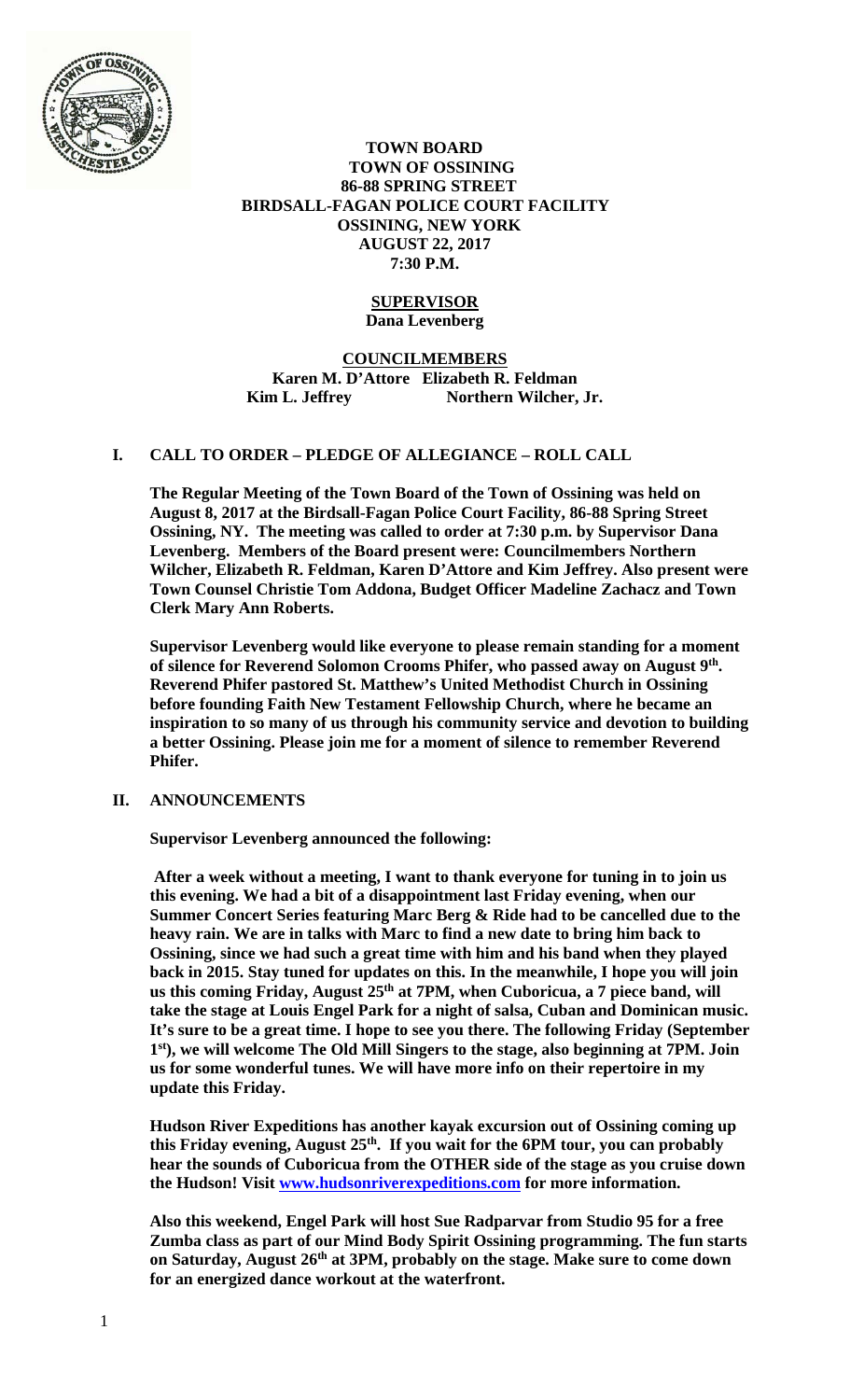Also on Saturday, August 26<sup>th</sup>, Green Ossining will host their Repair Café between **11AM and 3PM at the Ossining Community Center. Their experts can help you bring your gently used possessions back to life, including fabric, plants, ceramics, costume jewelry, bikes and more. Visit www.greenossining.org for more information.** 

**Although a few weeks out, please mark your calendars for these two important upcoming events. On Monday, September 11th, please join us for the annual Ossining and Briarcliff Manor September 11th Remembrance Ceremony at Louis Engel Park, beginning at 7PM. This is always an incredibly touching event and a fitting reminder of all of the civilians and brave first responders we lost on that fateful day sixteen years ago, as well as all of our first responders who selflessly put their lives on the line for us each day.** 

**The Briarcliff Manor Fire Department has been chosen to host the 111th Annual Westchester County Volunteer Fireman's Association Convention, which will culminate in a Fireman's Parade on Saturday, September 16th at 1PM. The parade will start on Pleasantville Road and head down to Law Park, where the marchers and onlookers will be met by a live band. We look forward to celebrating this great honor with the Village of Briarcliff Manor next month.** 

**We have some congratulations to extend—firstly, to our own Ossining PD, who was named "Best in New York" by The Center for Digital Government for "Most Innovative Use of Social Media/ Citizen Engagement." As anyone who follows the OPD Facebook page can attest, this is a well deserved honor, and we look forward to celebrating with you when you bring that trophy home in September.** 

**Also deserving of a shout out? Our JCYS 13-14 year old Little League team, who were New York State champions and moved on to the East Regionals, where they placed 2nd. Out of 1000 teams nationwide who competed at this level, our guys were in the top 10! I want to sincerely congratulate the players and their coaches, who continue to make us so very proud each year. We look forward to having the team come to a meeting in September to be recognized by the Board in person.** 

> **Players: Joey Bossinas Matthew Capio Nicholas Cascione Aiden Curry Jack DeAngelis Dan Galef Shane Horrigan AJ Mannichio Gino Mannichio Kyle Monaghan Massimo Stinziani Tej Verma and Eric Yost Coaches: Jim Curry, Graig Galef & Pat Yost**

**We should also celebrate the Village of Ossining, who just today announced that they have been awarded a \$1.4 million grant from the Environmental Protection Agency and the Drinking Water State Revolving Fund to perform extensive replacement of the water main at Gordon Avenue. While this infrastructure is within the Town, this otherwise would have been paid for by the Water Fund, into which all Village of Ossining and Unincorporated residents pay. Congratulations to Andy Tiess and the Village Administration for their success on this great project.**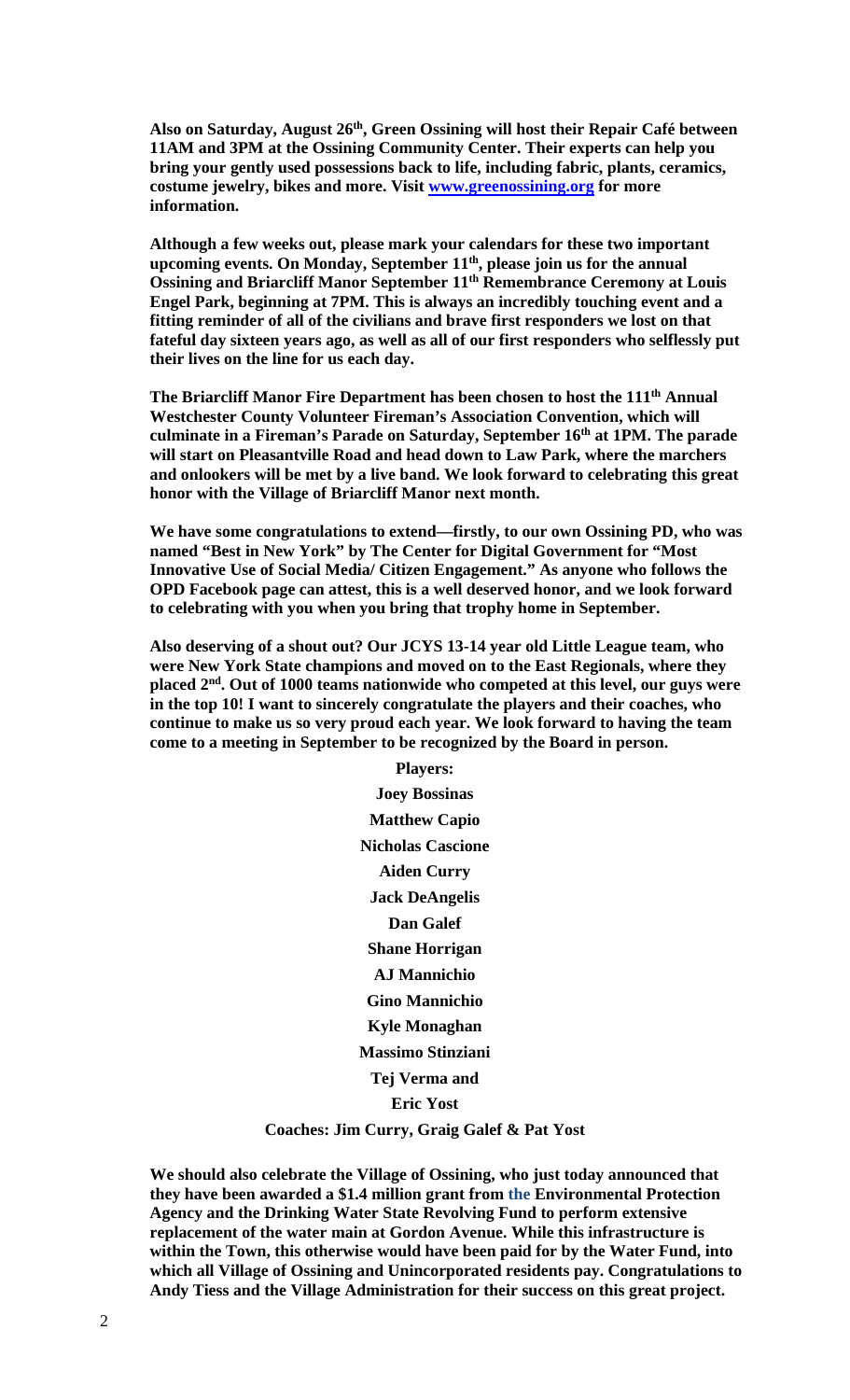**Another celebration is in order, as just today, our Tax Office sent the file out for the school tax bills to be printed. This is by no means a simple process and has required the cooperation of multiple Town departments, municipalities and school districts. I am pleased to say that our newly appointed Receiver of Taxes, Holly Perlowitz, got the job done, and we applaud and appreciate her efforts and the efforts of her staff to get us over the finish line on this important annual process. Bills are also available on line** 

**I want to acknowledge that we continue to experience intermittent phone issues in the Town and Village offices related to the changeover of our phone system—we appreciate your patience with us as we work to get this resolved to better serve our residents.** 

**I also want to speak briefly about some of the horrible events of the past two weeks which shook our world nationally and internationally. The hatred expressed in Charlottesville, VA toward a group of people by another is so loathsome that it leaves many of us speechless. However, these types of events cannot and should not be ignored. We must acknowledge hatred at every turn and respond to it with our hearts and minds, countering it with unabashed love, inclusivity, and hope. The same is true with the events in Barcelona, Spain. Having spent much of my college semester abroad on Las Ramblas, my heart truly goes out to those innocent tourists and Catalonians who were victims of extremism manifest in hate. I hope we, as a community, can continue to celebrate the joy of our diversity of beliefs and backgrounds. Coming together at the library the other day just to look up at our sun and the phenomenon of a full solar eclipse was a perfect example of how we all share the same wonder in our humanity, science and nature.** 

**Councilmember Feldman announced that Village Historian, Dana White, will be a guest speaker at the Ossining Boat & Canoe Club to discuss the Hudson River from 7:30 p.m.to 9 p.m.** 

## **III. LIAISON REPORTS**

**Councilmember D'Attore announced the IFCA Back Pack Drive on August 30, 2017 where backpacks, supplies, etc. can be dropped off from 9 a.m. to 5 p.m. t 138 Spring Street.** 

# **IV. DEPARTMENTAL REPORTS**

# **V. PUBLIC COMMENT ON AGENDA ITEMS**

### **VI. BOARD RESOLUTIONS**

## **A. Approval of Minutes-Regular Meeting**

**Councilmember Jeffrey moved and it was seconded by Councilmember Wilcher that the following be approved:** 

**Resolved, that the Town Board of the Town of Ossining hereby approves the August 8, 2017, Minutes of the Regular Meeting as presented.** 

 **Motion Carried: Unanimously** 

#### **B. Approval of Voucher Detail Report**

**Councilmember Wilcher moved and it was seconded by Councilmember Feldman that the following be approved:** 

**Resolved, that the Town Board of the Town of Ossining hereby approves the Voucher Detail Report dated August 22, 2017 in the amount of \$429,384.23.**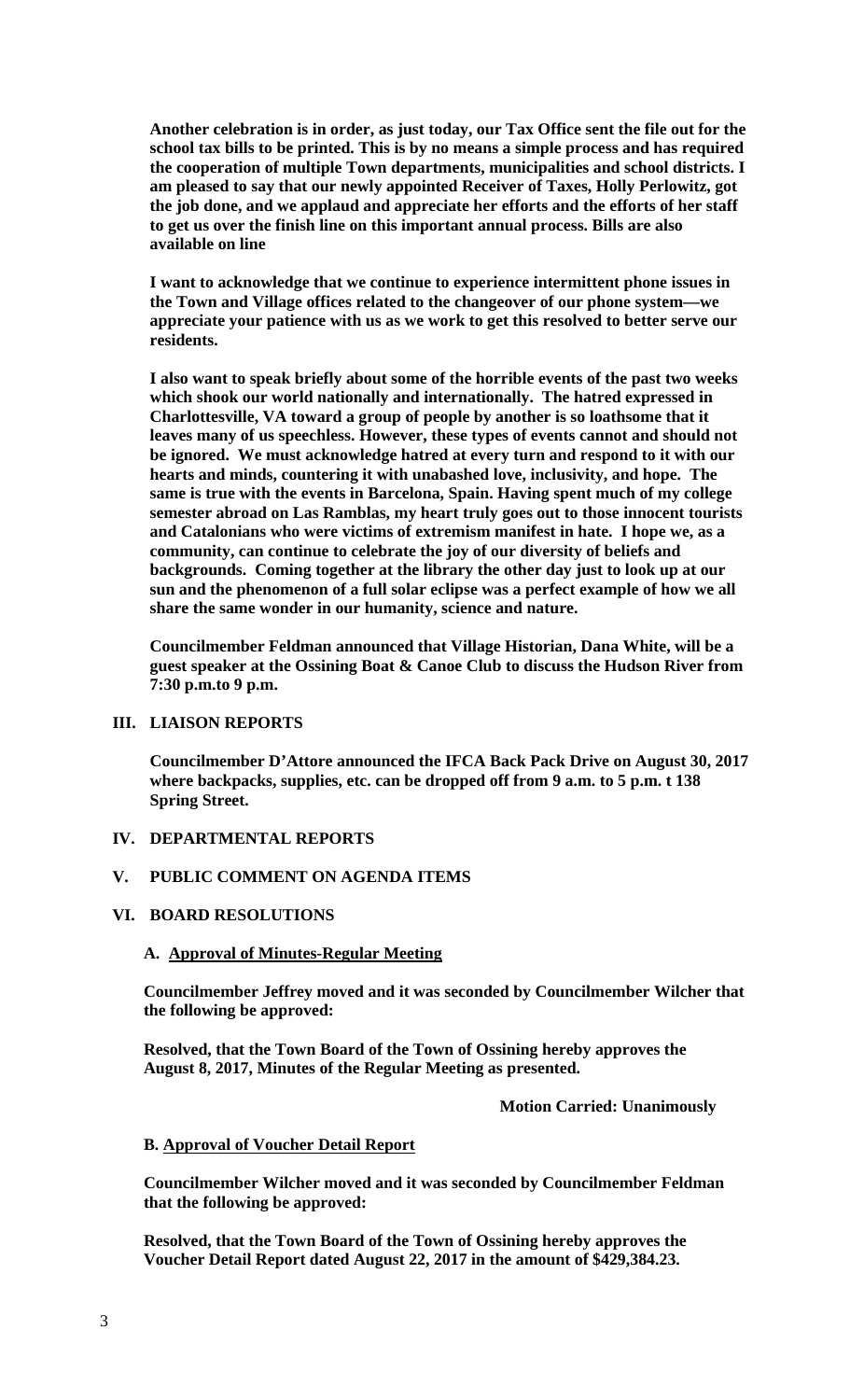# **C. Resolution of Support- Teatown Lake Reservation Consolidated Funding Application**

**Councilmember Wilcher moved and it was seconded by Councilmember Jeffrey that the following be approved:** 

**WHEREAS, the Teatown Lake Reservation is applying to the New York State Office of Parks, Recreation and Historic Preservation (OPRHP) for a grant under the Environmental Protection Fund for a park project to be located at 1595 Spring Valley Road, Ossining, NY; and** 

**NOW, THEREFORE, be it resolved that the Board of the Town of Ossining hereby does endorse the application of Teatown Lake Reservation for a grant under the Environmental Protection Fund for a park project known as the Regional Science Education Center.** 

 **Motion Carried: Unanimously** 

### **D.Parks Department- Part Time Availability Appointment Amendment**

**Councilmember Jeffrey moved and it was seconded by Councilmember Wilcher that the following be approved:** 

**Whereas, Dean Carretta of Ossining has long been employed by the Town of Ossining as a Part Time Park Attendant; and** 

**Whereas, Mr. Carretta is paid \$30 per event at Engel Park and \$50 per event at Gerlach Park; and** 

**Whereas, the job responsibilities at Engel Park have expanded and the Board wishes to pay Mr. Carretta accordingly;** 

Therefore be it Resolved, that effective August 5<sup>th</sup>, 2017, the rate at Engel Park is **now \$50 per event.** 

 **Motion Carried: Unanimously** 

#### **E. Acceptance of High Bid- 27 Secor Road**

**Councilmember Jeffrey moved and it was seconded by Councilmember Wilcher that the following be approved:** 

**Whereas, pursuant to a judgment of foreclosure for unpaid taxes, entered by the Supreme Court of The State of New York, Westchester County, the Town of Ossining conducted an auction of foreclosed properties at 16 Croton Avenue at 1PM on July 25th, 2017, in order to sell off properties with delinquent taxes owed to the Town of Ossining, one of which was 27 Secor Road, Tax ID# 97.7-1-41; and** 

**Whereas, all present had the opportunity to register and become "Qualified Bidders" to bid on the two properties for sale, under the condition that the party offering the highest purchase price would be awarded the property, subject to a resolution approving such sale by the Town Board of the Town of Ossining; and,** 

**Whereas, Mr. Pedro Silva of 27 Secor Road Corp, Ossining, NY, was the successful bidder at a bid price of \$165,000; and** 

**Now therefore, be it Resolved that the Town accepts the high bid of \$165,000 for the property at 27 Secor Road, submitted by Mr. Pedro Silva, and the Town is authorized to accept a deed for the property from the Receiver of Taxes in a form approved by Counsel to the Town and The Town Supervisor is authorized to execute a deed as well as all required transfer documents in forms acceptable to Counsel to**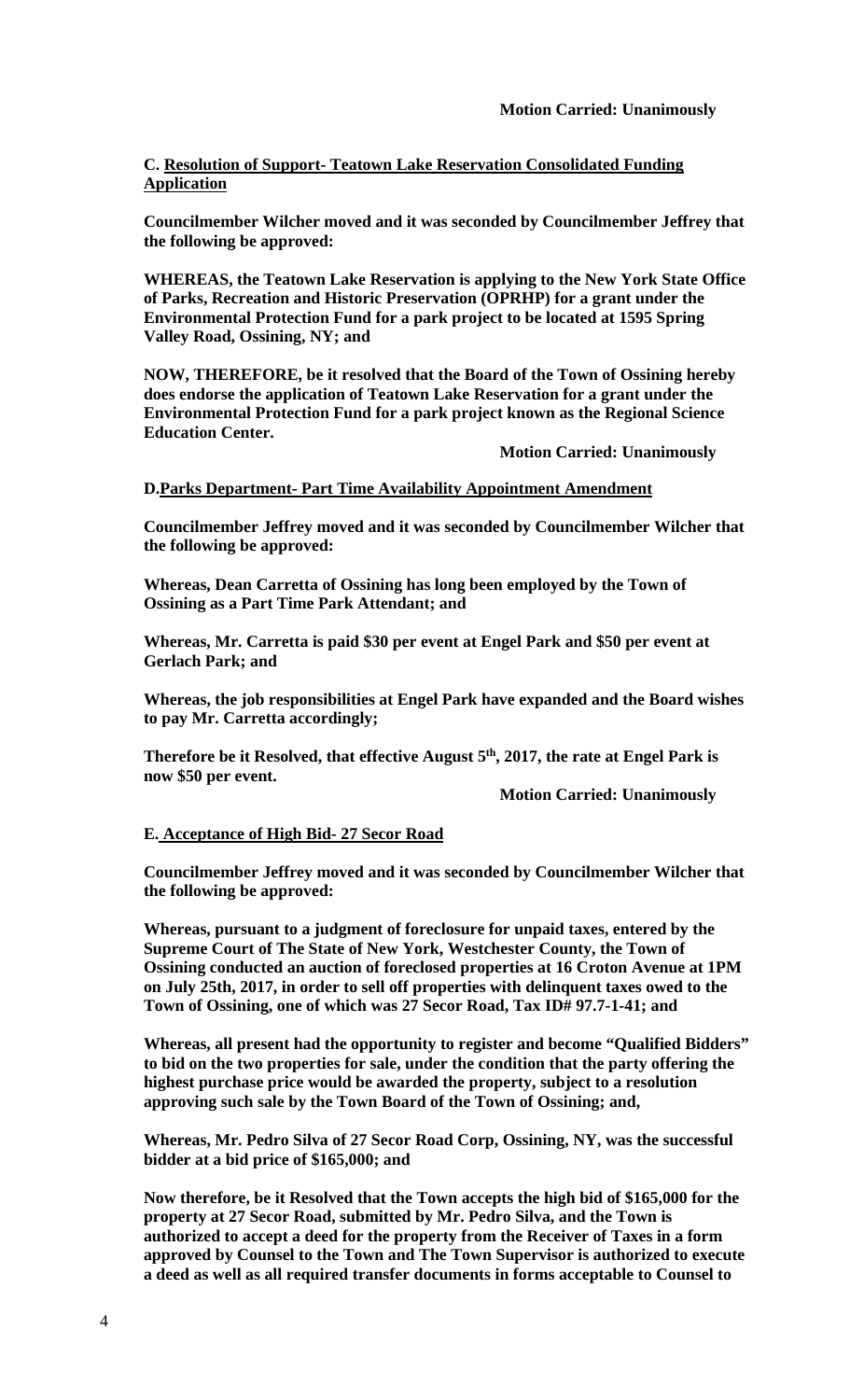**the Town, effectuating the sale of the premises to the high bidder upon receipt by the Town of the bid price; and**

**Be it Further Resolved, that upon conveyance of the property to the high bidder, the bidder will pay all real property taxes for the property, as adjusted from the date of conveyance, with all additional accrued interest and/or penalties that may have accrued against the property for unpaid taxes through the day of conveyance being hereby waived.** 

 **Motion Carried: Unanimously** 

### **F. Acceptance of High Bid- 15 Meadowbrook Drive**

**Councilmember Wilcher moved and it was seconded by Councilmember Feldman that the following be approved:** 

**Whereas, pursuant to a judgment of foreclosure for unpaid taxes, entered by the Supreme Court of The State of New York, Westchester County, the Town of Ossining conducted an auction of foreclosed properties at 16 Croton Avenue at 1PM on July 25th, 2017, in order to sell off properties with delinquent taxes owed to the Town of Ossining, one of which was 15 Meadowbrook Drive, Tax ID# 89.7-1-60; and** 

**Whereas, all present had the opportunity to register and become "Qualified Bidders" to bid on the two properties for sale, under the condition that the party offering the highest purchase price would be awarded the property, subject to a resolution approving such sale by the Town Board of the Town of Ossining; and,** 

**Whereas, the top two highest bidders declined moving forward with the purchase, and the Town instituted a sealed bid auction for the top three bidders with a minimum bid of \$300,000, as authorized by Town Board resolution on August 8th, 2017, accompanied by a document outlining the terms and conditions of said bid solicitation; and** 

**Whereas, Mr. Luis Arevalo was the successful bidder at a bid price of \$300,100.50; and** 

**Now therefore, be it Resolved that the Town accepts the high bid of \$300,100.50 for the property at 15 Meadowbrook Drive, submitted by Mr. Luis Arevalo, and the Town is authorized to accept a deed for the property from the Receiver of Taxes in a form approved by Counsel to the Town and The Town Supervisor is authorized to execute a deed as well as all required transfer documents in forms acceptable to Counsel to the Town, effectuating the sale of the premises to the high bidder upon receipt by the Town of the bid price; and**

**Be it Further Resolved, that upon conveyance of the property to the high bidder, the bidder will pay all real property taxes for the property, as adjusted from the date of conveyance, with all additional accrued interest and/or penalties that may have accrued against the property for unpaid taxes through the day of conveyance being hereby waived.** 

 **Motion Carried: Unanimously** 

### **G.Resolution Authorizing Building Inspector To Proceed In Accordance With Town Code Chapter 60 To Remove Hazardous Condition On 18 Minkel Road Property.**

**Councilmember Wilcher moved and it was seconded by Councilmember Feldman that the following be approved:** 

**WHEREAS, the Town Board has been advised by the Building Inspector that the property located at 18 Minkel Road and shown on the Tax Map as Section 81.17, Block 1, Lot 48 (the "Property") appears to be abandoned, and has been determined to have created a serious fire and health hazard to neighbors and to drivers due to the overgrowth of weeds and grass that are spreading into the street; and**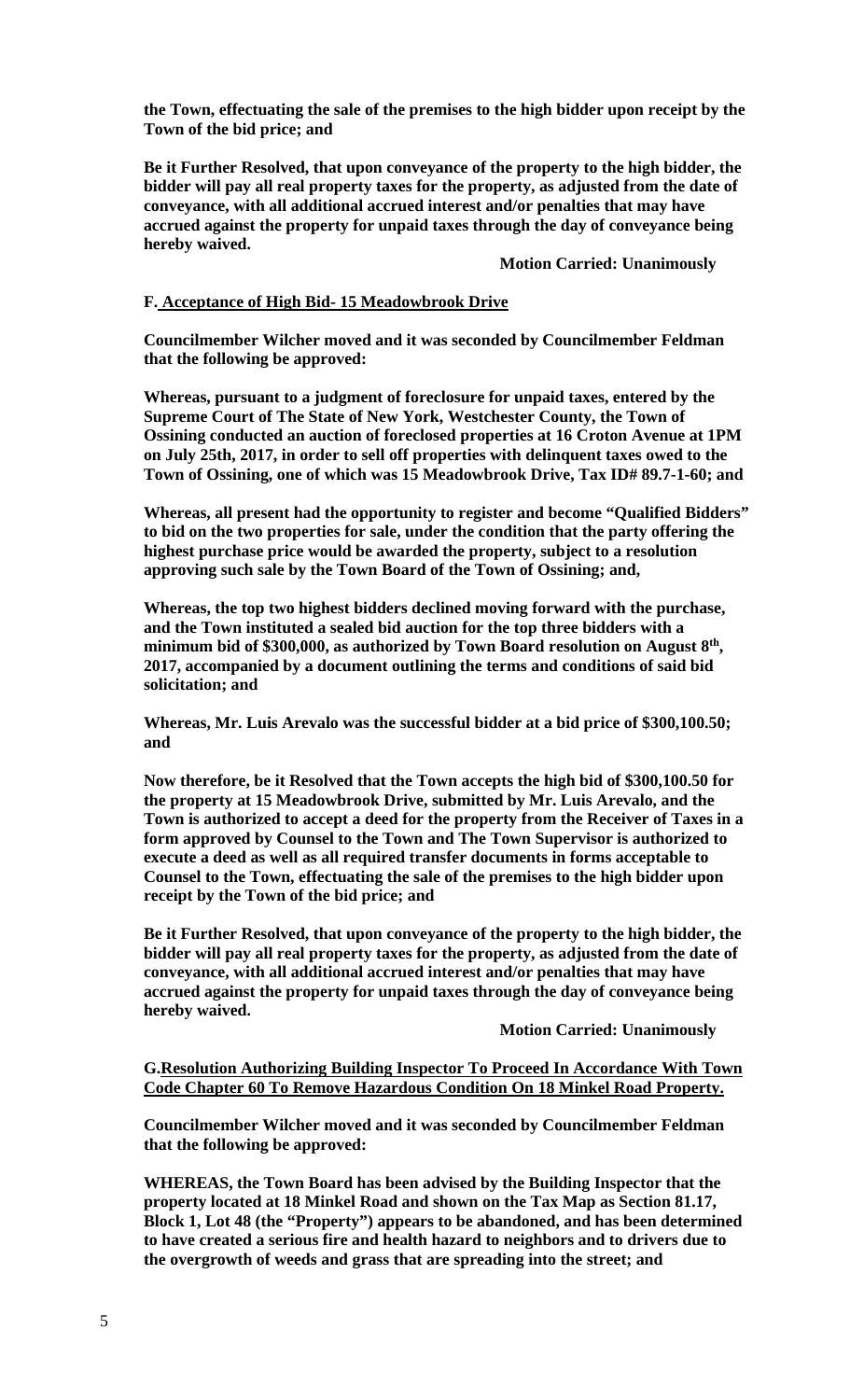**WHEREAS, the Building Inspector has, on multiple occasions, contacted the mortgage servicer and has received no satisfactory response; and** 

**WHEREAS, there continues to exist on the Property a hazardous condition that is only increasing and becoming more dangerous with time, and the Town has already once authorized the Building Inspector to proceed with noticing, a process that ultimately resulted in a contractor being retained to clean up the property; and** 

**NOW THEREFORE, BE IT RESOLVED, the Town Board authorizes the Building Inspector to send a notice to the property owner in accordance with Town Code § 60- 2 to clean and remove the weeds and grass on the Property that are spreading into the street and causing a hazard to drivers within 15 days of the mailing of the notice and a copy of this Resolution shall be included with the notice; and** 

**BE IT FURTHER RESOLVED, in the event the Property's owner does not cure the hazardous conditions within 15 days of the mailing of the notice by the Building Inspector, the Town Highway Department and/or an independent contractor, as determined to be appropriate and necessary by the Building Inspector, is hereby authorized to clean and remove the hazardous condition in accordance with Town Code § 60-3; and** 

**BE IT FURTHER RESOLVED, the reasonable cost of doing the work necessary to remove the hazardous condition on the Property shall be charged to the Property, which cost shall be assessed and shall constitute a lien and charge on the Property in accordance with Town Code §60-3.** 

 **Motion Carried: Unanimously** 

**H. Authorization to sign stipulation with the Ms. Kathy Asaro, Manager of the Senior Nutrition Program regarding unused sick days** 

**Councilmember Feldman moved and it was seconded by Councilmember D'Attore that the following be approved:** 

**WHEREAS, the Town of Ossining has a policy which allows managers and employees who are not represented by a collective bargaining agreement to accumulate up to 200 sick days, and does not provide for monetary compensation for such unused sick days, and** 

**WHEREAS, Ms. Kathy Asaro, Manager of the Senior Nutrition Program, has 200 days of unused sick leave accumulated over many years of employment with the Town on Ossining, and** 

**WHEREAS, Ms. Asaro wished to donate 15 days of her sick leave to Senior Nutrition Program employee Denise Awerdick, who is currently on leave due to illness;** 

**Therefore be it RESOLVED that the Town Board of the Town of Ossining authorizes the transfer of 15 sick days from Ms. Asaro to Ms. Awerdick, to be paid at Ms. Awerdick's regular rate of pay; and** 

**Be it further RESOLVED, that this resolution shall not establish a precedent with regard to how similar situations may be handled in the future.** 

> **Motion Carried: 4-1-0 Ayes: D'Attore, Feldman, Wilcher & Levenberg Abstain: Jeffrey**

### **I.Rescission of Resignation—Building Inspector**

**Councilmember Feldman moved and it was seconded by Councilmember Wilcher that the following be approved:**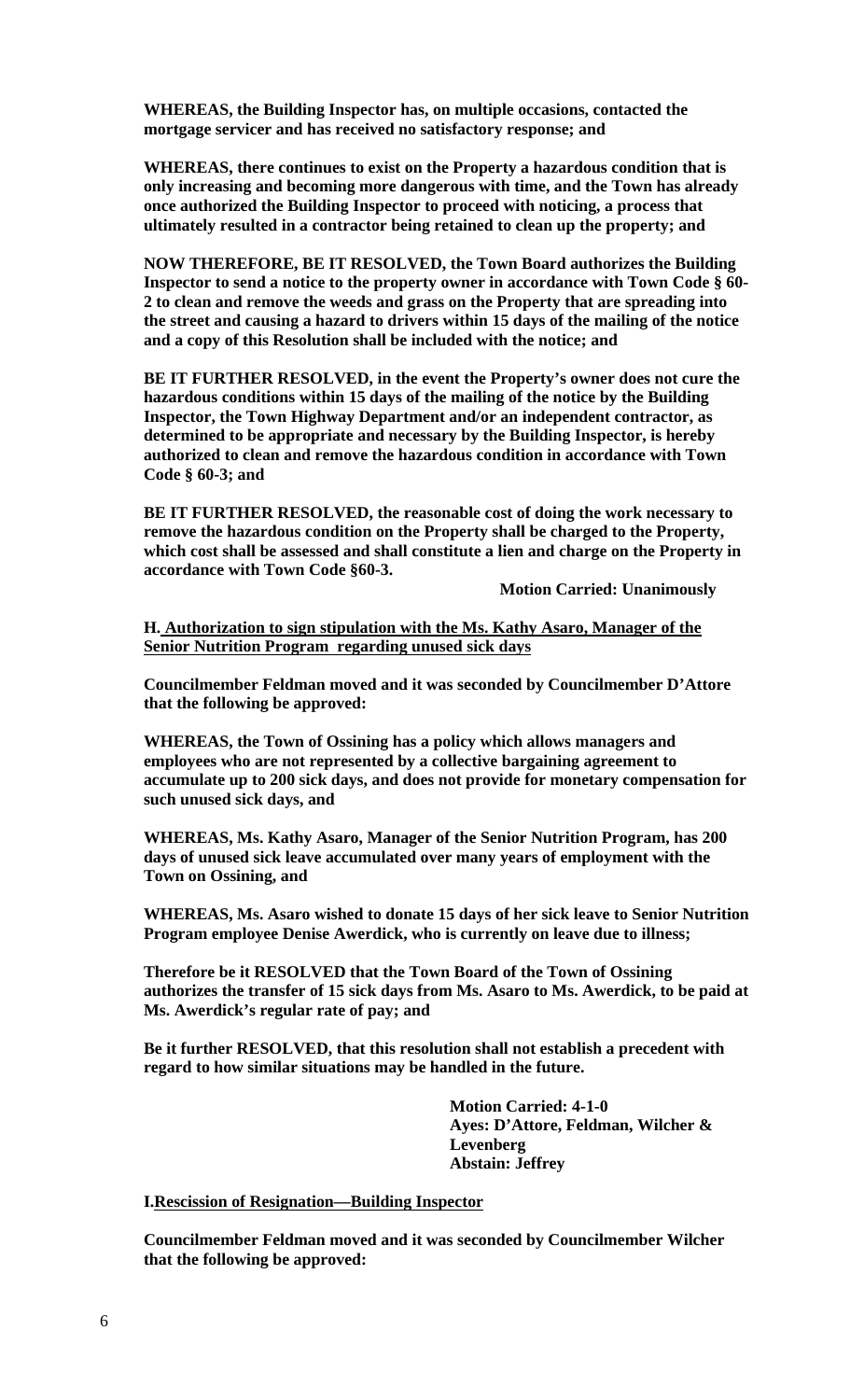**Whereas, the Town Board accepted the resignation of Building Inspector John**  Hamilton at the June 6, 2017 meeting for a resignation date effective July 1<sup>st</sup>, 2017; **and** 

**Whereas, Mr. Hamilton has twice agreed for his tenure to be extended until such time as the Town was able to find replacement; and** 

**Whereas, the Town and Mr. Hamilton have come to a tentative agreement and Mr. Hamilton has agreed to rescind his resignation;** 

**Resolved, the Town Board of the Town of Ossining hereby accepts Mr. Hamilton's rescission of resignation effective immediately; and** 

**Be it Further Resolved, that the Town Board hereby authorizes the Supervisor to execute a letter outlining the unchanged terms and conditions of Mr. Hamilton's employment with the Town once such letter is produced by Labor Counsel.** 

 **Motion Carried: Unanimously** 

# **VII.CORRESPONDENCE TO BE RECEIVED AND FILED**

#### **VIII.MONTHLY REPORTS**

**Councilmember Jeffrey moved and it was seconded by Councilmember D'Attore that the following be approved:** 

**Resolved, that the Town Board of the Town of Ossining hereby accepts the following monthly report for the month of July 2017:** 

**Dale Cemetery** 

 **Motion Carried: Unanimously** 

## **IX.VISITOR RECOGNITION**

### **X.ADJOURNMENT-EXECUTIVE SESSION-ADVICE OF COUNSEL –PERSONNEL**

Supervisor Levenberg stated that next week is the 5<sup>th</sup> Tuesday of August, which means **the Town Board will not be meeting. Our next meeting will be a Work Session and Special Meeting on Tuesday, September 5th at 16 Croton Avenue, where we will re-open the Public Hearing on our Zoning Law. Please do not forget to join us this coming Friday night for Cuboricua at Louis Engel Park at 7:00 P.M., I look forward to dancing the night away with all of you.** 

**I would like to close this meeting in memory of Martha "Marti" Stewart, a stalwart servant leader in Ossining for many, many years who served as a volunteer elected Ossining School Board Trustee as well as on the Ossining Food Pantry board. She gave so much to our community and has been taken from us much too soon. She will be truly missed.** 

**Have a great end of the summer, everyone, and a safe and happy Labor Day weekend.** 

**At 8:01 P.M., Councilmember Jeffrey moved and it was seconded by Councilmember Wilcher that the Regular Meeting be adjourned to Executive Session.** 

**At 8:37 P.M., Councilmember Jeffrey moved and it was seconded by Councilmember Wilcher to leave Executive Session.** 

**At 8:38 P.M., Councilmember D'Attore motioned to leave Exec and Councilmember Wilcher that Executive Session be adjourned.**